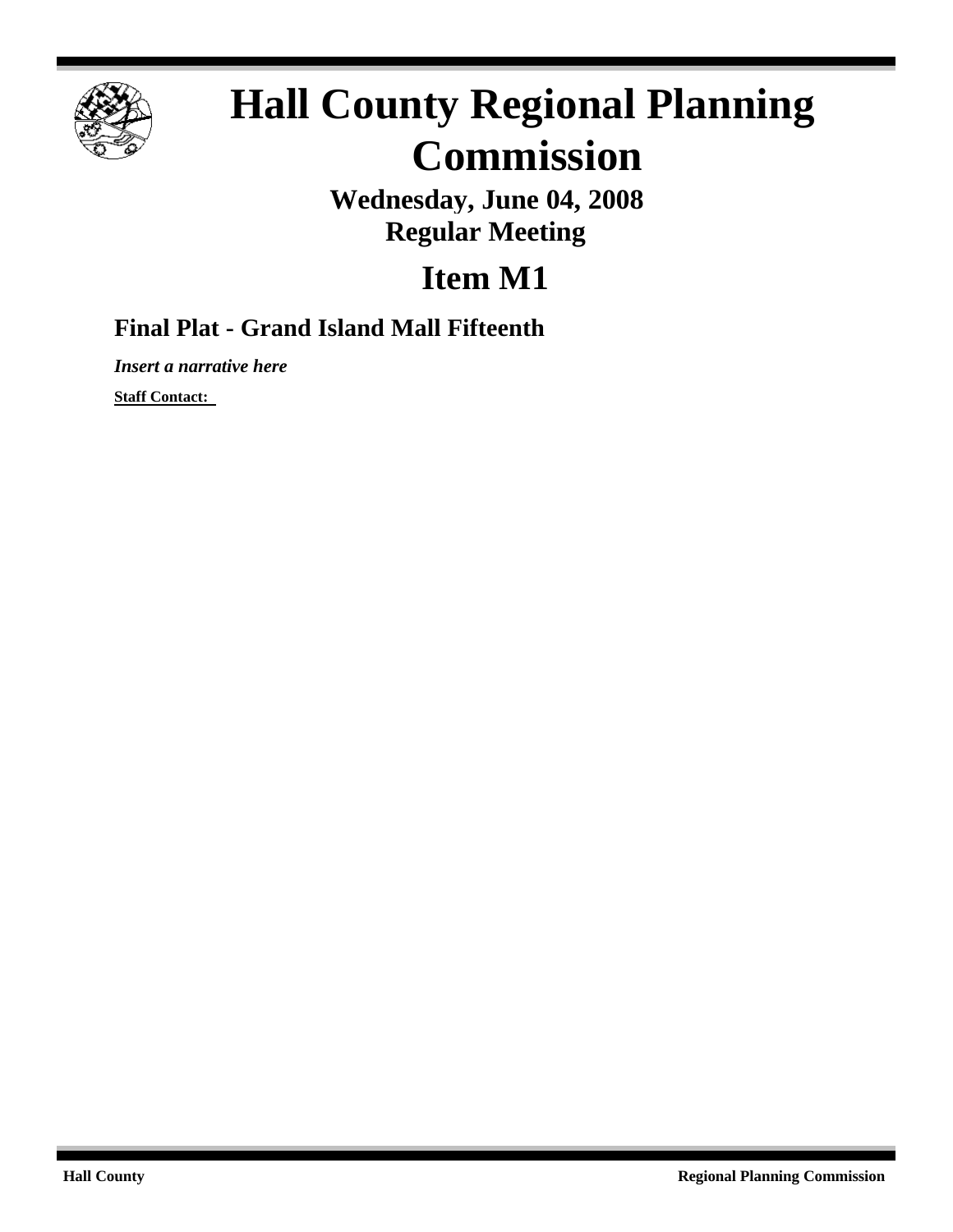May 19, 2008

Dear Members of the Board:

## **RE: Rezone CD to Amended CD Zone RE: Final Plat – Grand Island Mall Fifteenth**

For reasons of Section 19-923 Revised Statues of Nebraska, as amended, there is herewith submitted a final plat of Grand Island Mall Fifteenth Subdivision, located South of Capital and west of Webb Road, in Grand Island, Hall County, Nebraska.

Rezone request, Grand Island Mall Fifteenth Subdivision, changing Zone from CD to Amended CD Zone, in the city of Grand Island, Hall County, Nebraska. This will create an additional lot at the Grand Island Mall and allow another building along Webb Road.

This final plat proposes to create a tract of land, a rezone request of Grand Island Mall Fifteenth Subdivision, changing Zone from CD to Amended CD Zone a tract of land comprising all of Lot One (1) in the city of Grand Island.

You are hereby notified that the Regional Planning Commission will consider this final plat at the next meeting that will be held at 6:00 p.m. on June 4, 2008 in the Council Chambers located in Grand Island's City Hall.

Sincerely,

Chad Nabity, AICP Planning Director

cc: City Clerk City Attorney Director of Public Works Director of Utilities Director of Building Inspections Manager of Postal Operations Rockwell and Associates

This letter was sent to the following School Districts 1R, 2, 3, 8, 12, 19, 82, 83, 100, 126.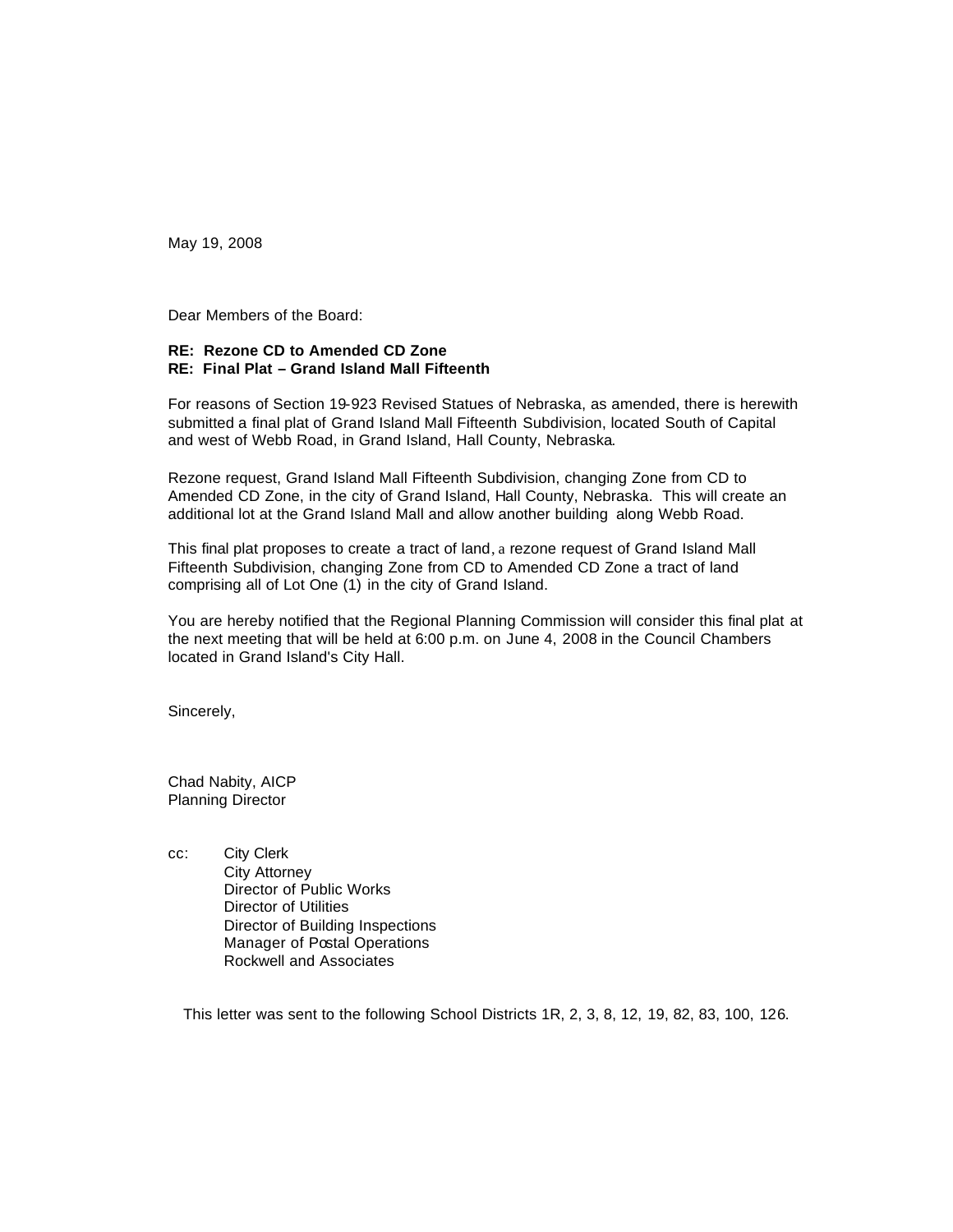